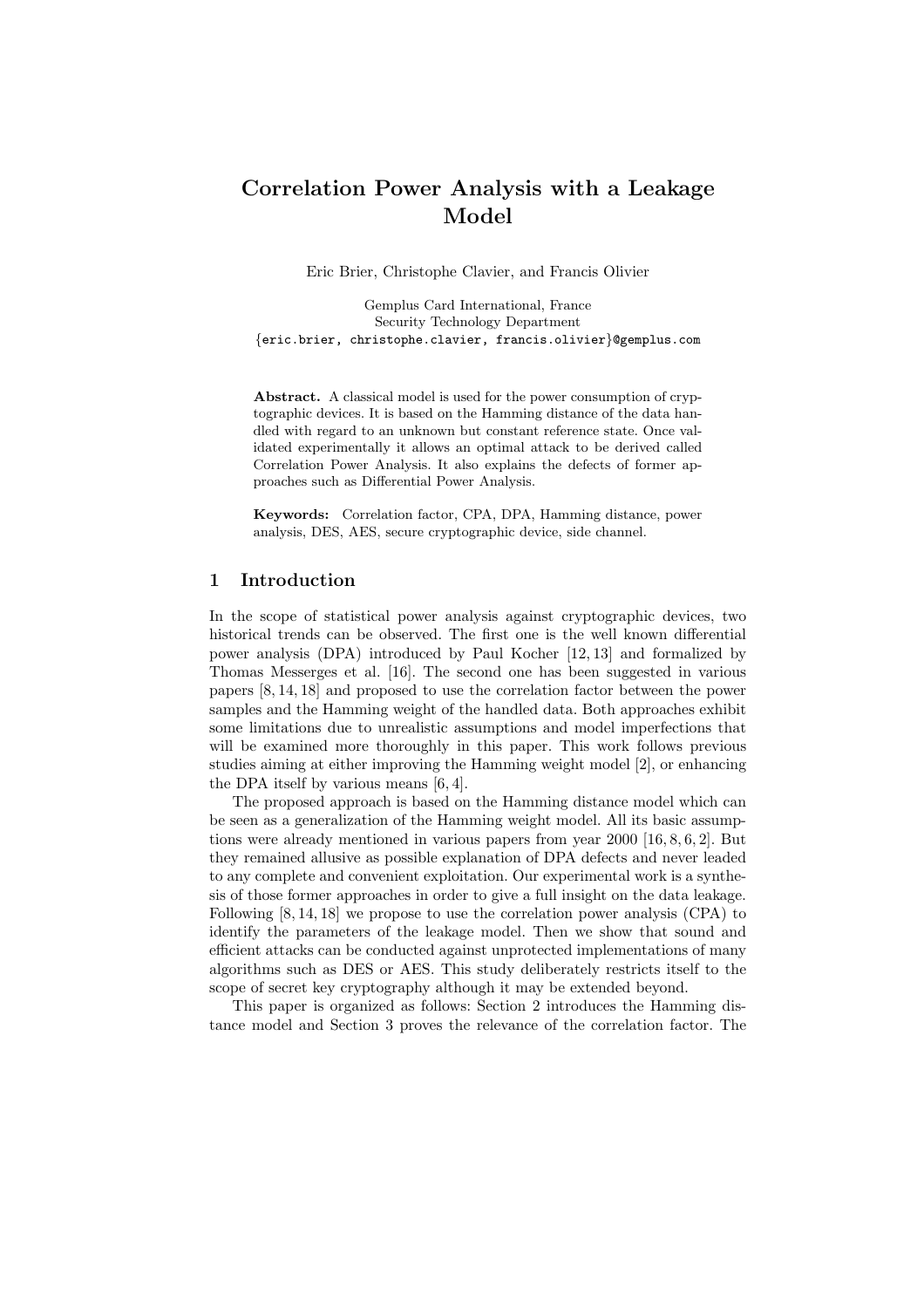model based correlation attack is described in Section 4 with the impact on the model errors. Section 5 addresses the estimation problem and the experimental results which validate the model are exposed in Section 6. Section 7 contains the comparative study with DPA and addresses more specifically the so-called "ghost peaks" problem encountered by those who have to deal with erroneous conclusions when implementing classical DPA on the substitution boxes of the DES first round: it is shown there how the proposed model explains many defects of the DPA and how the correlation power analysis can help in conducting sound attacks in optimal conditions. Our conclusion summarizes the advantages and drawbacks of CPA versus DPA and reminds that countermeasures work against both methods as well.

### 2 The Hamming Distance Consumption Model

Classically, most power analyses found in literature are based upon the Hamming weight model  $[13, 16]$ , that is the number of bits set in a data word. In a m-bit microprocessor, binary data is coded  $D = \sum_{j=0}^{m-1} d_j 2^j$ , with the bit values  $d_j = 0$ or 1. Its Hamming weight is simply the number of bits set to  $1, H(D) = \sum_{j=0}^{m-1} d_j$ . Its integer values stand between  $0$  and  $m$ . If  $D$  contains  $m$  independent and uniformly distributed bits, the whole word has an average Hamming weight  $\mu_H = m/2$  and a variance  $\sigma_H^2 = m/4$ .

It is generally assumed that the data leakage through the power side-channel depends on the number of bits switching from one state to the other  $[6, 8]$  at a given time. A microprocessor is modeled as a state-machine where transitions from state to state are triggered by events such as the edges of a clock signal. This seems relevant when looking at a logical elementary gate as implemented in CMOS technology. The current consumed is related to the energy required to flip the bits from one state to the next. It is composed of two main contributions: the capacitor's charge and the short circuit induced by the gate transition. Curiously, this elementary behavior is commonly admitted but has never given rise to any satisfactory model that is widely applicable. Only hardware designers are familiar with simulation tools to foresee the current consumption of microelectronic devices.

If the transition model is adopted, a basic question is posed: what is the reference state from which the bits are switched? We assume here that this reference state is a constant machine word,  $R$ , which is unknown, but not necessarily zero. It will always be the same if the same data manipulation always occurs at the same time, although this assumes the absence of any desynchronizing effect. Moreover, it is assumed that switching a bit from 0 to 1 or from 1 to 0 requires the same amount of energy and that all the machine bits handled at a given time are perfectly balanced and consume the same.

These restrictive assumptions are quite realistic and affordable without any thorough knowledge of microelectronic devices. They lead to a convenient expression for the leakage model. Indeed the number of flipping bits to go from R to D is described by  $H(D \oplus R)$  also called the Hamming distance between D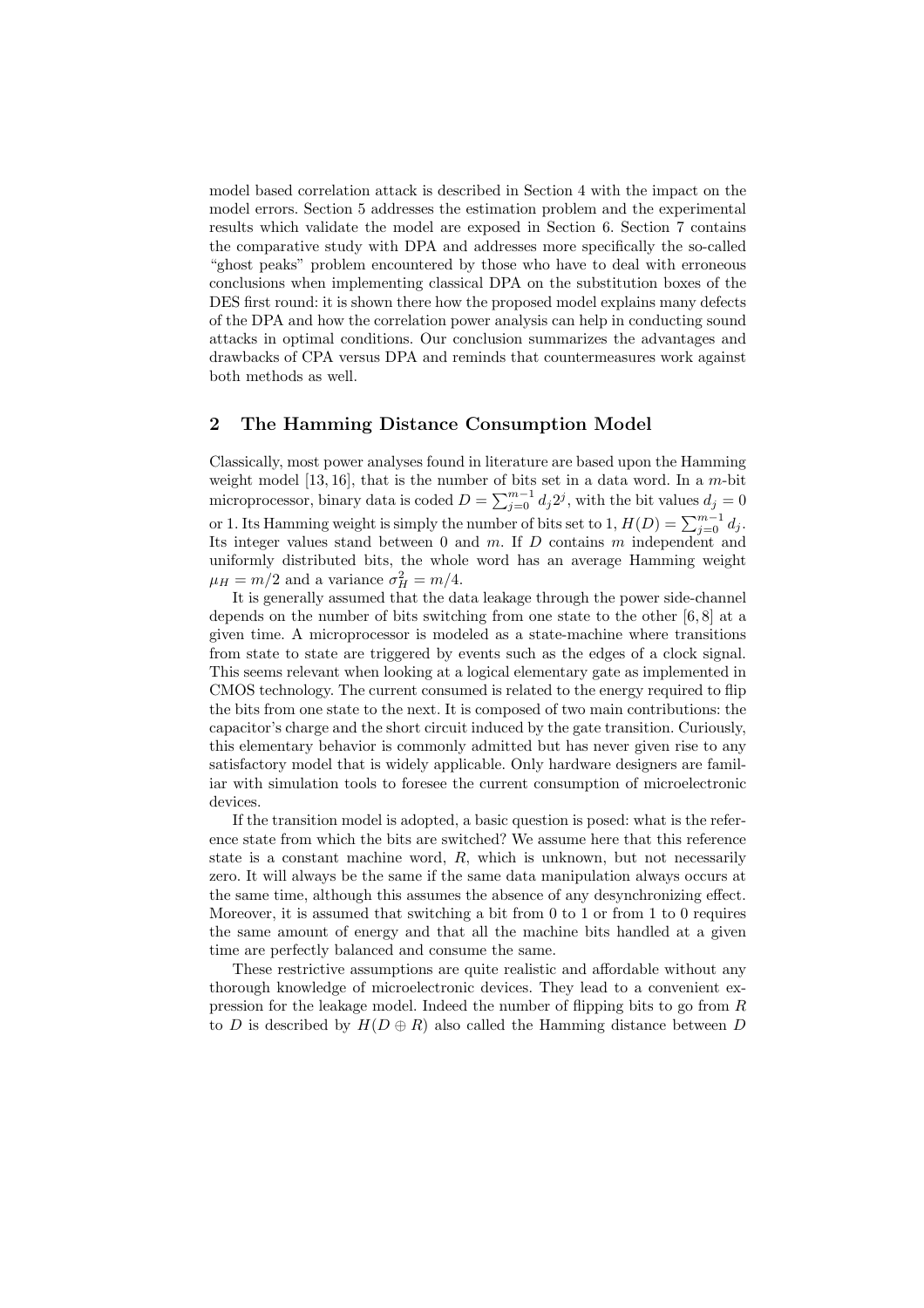and R. This statement encloses the Hamming weight model which assumes that  $R = 0$ . If D is a uniform random variable, so is  $D \oplus R$ , and  $H(D \oplus R)$  has the same mean  $m/2$  and variance  $m/4$  as  $H(D)$ .

We also assume a linear relationship between the current consumption and  $H(D \oplus R)$ . This can be seen as a limitation but considering a chip as a large set of elementary electrical components, this linear model fits reality quite well. It does not represent the entire consumption of a chip but only the data dependent part. This does not seem unrealistic because the bus lines are usually considered as the most consuming elements within a micro-controller. All the remaining things in the power consumption of a chip are assigned to a term denoted  $b$  which is assumed independent from the other variables: b encloses offsets, time dependent components and noise. Therefore the basic model for the data dependency can be written:

$$
W = aH(D \oplus R) + b
$$

where  $\alpha$  is a scalar gain between the Hamming distance and  $W$  the power consumed.

# 3 The Linear Correlation Factor

A linear model implies some relationships between the variances of the different terms considered as random variables:  $\sigma_W^2 = a^2 \sigma_H^2 + \sigma_b^2$ . Classical statistics introduce the correlation factor  $\rho_{WH}$  between the Hamming distance and the measured power to assess the linear model fitting rate. It is the covariance between both random variables normalized by the product of their standard deviations. Under the uncorrelated noise assumption, this definition leads to:

$$
\rho_{WH} = \frac{\text{cov}(W, H)}{\sigma_W \sigma_H} = \frac{a\sigma_H}{\sigma_W} = \frac{a\sigma_H}{\sqrt{a^2\sigma_H^2 + \sigma_b^2}} = \frac{a\sqrt{m}}{\sqrt{ma^2 + 4\sigma_b^2}}
$$

This equation complies with the well known property:  $-1 \le \rho_{WH} \le +1$ : for a perfect model the correlation factor tends to  $\pm 1$  if the variance of noise tends to 0, the sign depending on the sign of the linear gain  $a$ . If the model applies only to  $l$  independent bits amongst  $m$ , a partial correlation still exists:

$$
\rho_{WH_{l/m}} = \frac{a\sqrt{l}}{\sqrt{ma^2 + 4\sigma_b^2}} = \rho_{WH} \sqrt{\frac{l}{m}}
$$

# 4 Secret Inference Based on Correlation Power Analysis

The relationships written above show that if the model is valid the correlation factor is maximized when the noise variance is minimum. This means that  $\rho_{WH}$ can help to determine the reference state R. Assume, just like in DPA, that a set of known but randomly varying data  $D$  and a set of related power consumption W are available. If the  $2^m$  possible values of R are scanned exhaustively they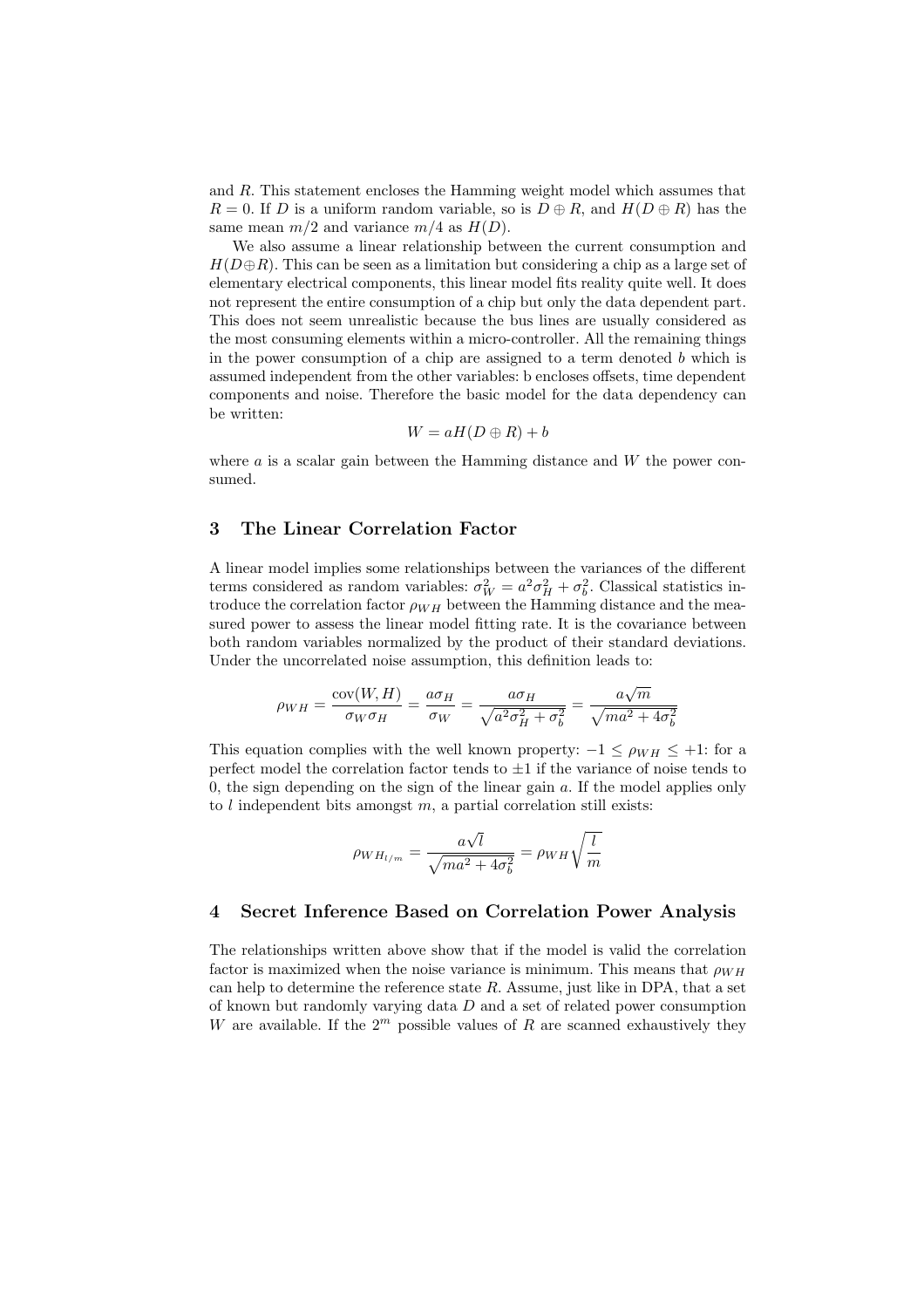can be ranked by the correlation factor they produce when combined with the observation W. This is not that expensive when considering an 8-bit microcontroller, the case with many of today's smart cards, as only 256 values are to be tested. On 32-bit architectures this exhaustive search cannot be applied as such. But it is still possible to work with partial correlation or to introduce prior knowledge.

Let R be the true reference and  $H = H(D \oplus R)$  the right prediction on the Hamming distance. Let  $R'$  represent a candidate value and  $H'$  the related model  $H' = H(D \oplus R')$ . Assume a value of R' that has k bits that differ from those of R, then:  $H(R \oplus R') = k$ . Since b is independent from other variables, the correlation test leads to (see [5]):

$$
\rho_{WH'} = \frac{\text{cov}(aH + b, H')}{\sigma_W \sigma'_H} = \frac{a}{\sigma_W} \frac{\text{cov}(H, H')}{\sigma'_H} = \rho_{WH} \rho_{HH'} = \rho_{WH} \frac{m - 2k}{m}
$$

This formula shows how the correlation factor is capable of rejecting wrong candidates for R. For instance, if a single bit is wrong amongst an 8-bit word, the correlation is reduced by 1/4. If all the bits are wrong, i-e  $R' = \neg R$ , then an anti-correlation should be observed with  $\rho_{WH'} = -\rho_{WH}$ . In absolute value or if the linear gain is assumed positive  $(a > 0)$ , there cannot be any R' leading to a higher correlation rate than R. This proves the uniqueness of the solution and therefore how the reference state can be determined.

This analysis can be performed on the power trace assigned to a piece of code while manipulating known and varying data. If we assume that the handled data is the result of a XOR operation between a secret key word  $K$  and a known message word  $M, D = K \oplus M$ , the procedure described above, i-e exhaustive search on R and correlation test, should lead to  $K \oplus R$  associated with  $\max(\rho_{WH})$ . Indeed if a correlation occurs when M is handled with respect to  $R_1$ , another has to occur later on, when  $M \oplus K$  is manipulated in turn, possibly with a different reference state  $R_2$  (in fact with  $K \oplus R_2$  since only M is known).

For instance, when considering the first  $AddRoundKey$  function at the beginning of the AES algorithm embedded on an 8-bit processor, it is obvious that such a method leads to the whole key masked by the constant reference byte  $R_2$ . If  $R_2$  is the same for all the key bytes, which is highly plausible, only  $2^8$  possibilities remain to be tested by exhaustive search to infer the entire key material. This complementary brute force may be avoided if  $R_2$  is determined by other means or known to be always equal to 0 (on certain chips).

This attack is not restricted to the  $\oplus$  operation. It also applies to many other operators often encountered in secret key cryptography. For instance, other arithmetic, logical operations or look-up tables (LUT) can be treated in the same manner by using  $H(LUT(M * K) \oplus R)$ , where  $*$  represents the involved function i.e.  $\oplus$ ,  $+$ ,  $-$ , OR, AND, or whatever operation. Let's notice that the ambiguity between  $K$  and  $K \oplus R$  is completely removed by the substitution boxes encountered in secret key algorithms thanks to the non-linearity of the corresponding LUT: this may require to exhaust both  $K$  and  $R$ , but only once for  $R$  in most cases. To conduct an analysis in the best conditions, we emphasize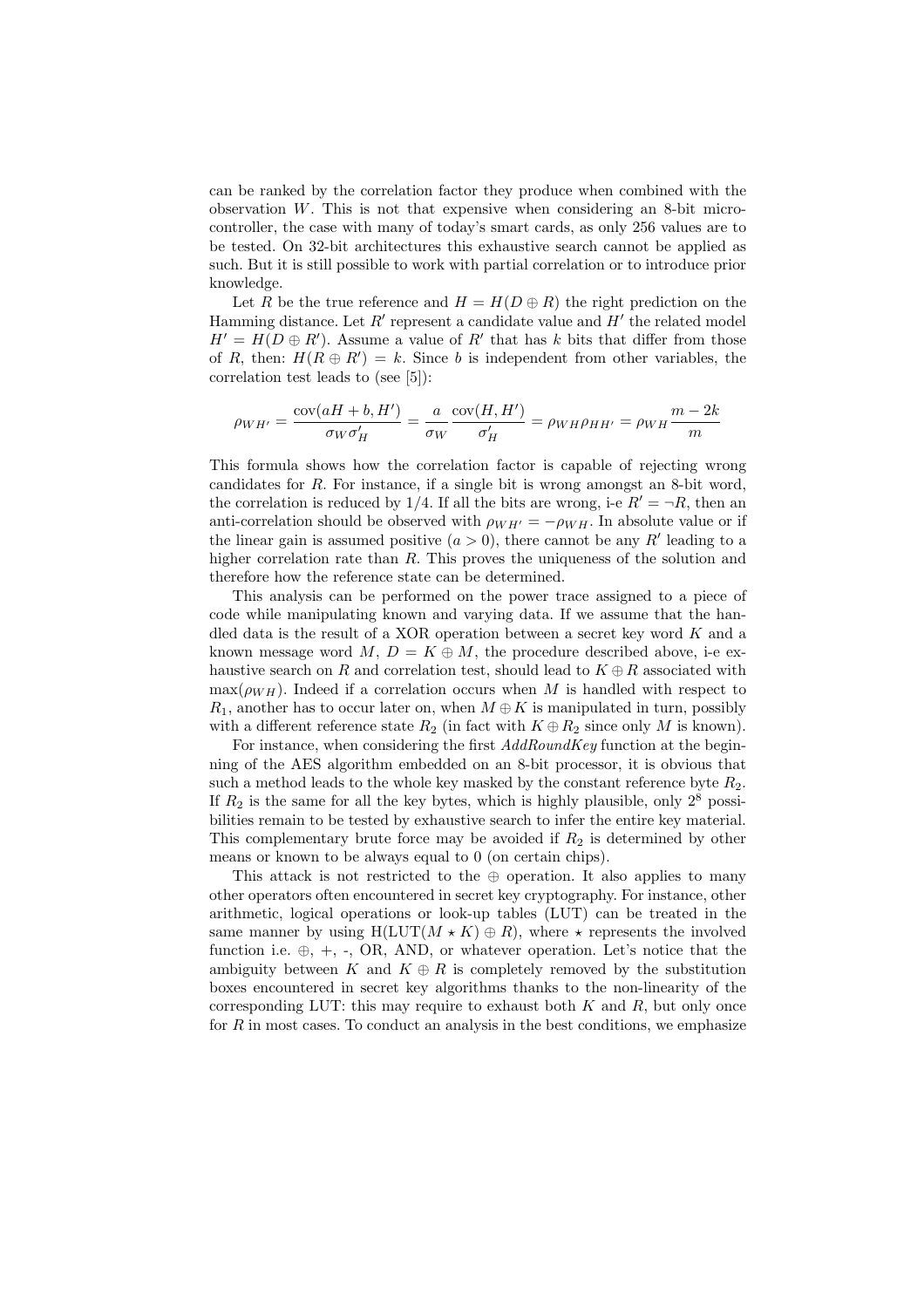the benefit of correctly modeling the whole machine word that is actually handled and its transition with respect to the reference state  $R$  which is to be determined as an unknown of the problem.

# 5 Estimation

In a real case with a set of  $N$  power curves  $W_i$  and  $N$  associated random data words  $M_i$ , for a given reference state R the known data words produce a set of N predicted Hamming distances  $H_{i,R} = H(M_i \oplus R)$ . An estimate  $\hat{\rho}_{WH}$  of the correlation factor  $\rho_{WH}$  is given by the following formula:

$$
\hat{\rho}_{WH}(R) = \frac{N \sum W_i H_{i,R} - \sum W_i \sum H_{i,R}}{\sqrt{N \sum W_i^2 - (\sum W_i)^2} \sqrt{N \sum H_{i,R}^2 - (\sum H_{i,R})^2}}
$$

where the summations are taken over the N samples  $(i = 1, N)$  at each time step within the power traces  $W_i(t)$ .

It is theoretically difficult to compute the variance of the estimator  $\hat{\rho}_{WH}$ with respect to the number of available samples  $N$ . In practice a few hundred experiments suffice to provide a workable estimate of the correlation factor. N has to be increased with the model variance  $m/4$  (higher on a 32-bit architecture) and in presence of measurement noise level obviously. Next results will show that this is more than necessary for conducting reliable tests. The reader is referred to [5] for further discussion about the estimation on experimental data and optimality issues. It is shown that this approach can be seen as a maximum likelihood model fitting procedure when R is exhausted to maximize  $\hat{\rho}_{WH}$ .

# 6 Experimental Results

This section aims at confronting the leakage model to real experiments. General rules of behavior are derived from the analysis of various chips for secure devices conducted during the passed years.

Our first experience was performed onto a basic XOR algorithm implemented in a 8-bit chip known for leaking information (more suitable for didactic purpose). The sequence of instructions was simply the following:

- load a byte  $D_1$  into the accumulator
- XOR  $D_1$  with a constant  $D_2$
- store the result from the accumulator to a destination memory cell.

The program was executed 256 times with  $D_1$  varying from 0 to 255. As displayed on Figure 1, two significant correlation peaks were obtained with two different reference states: the first one being the address of  $D_1$ , the second one the opcode of the XOR instruction. These curves bring the experimental evidence of leakage principles that previous works just hint at, without going into more detail  $[16, 8, 6, 17]$ . They illustrate the most general case of a transfer sequence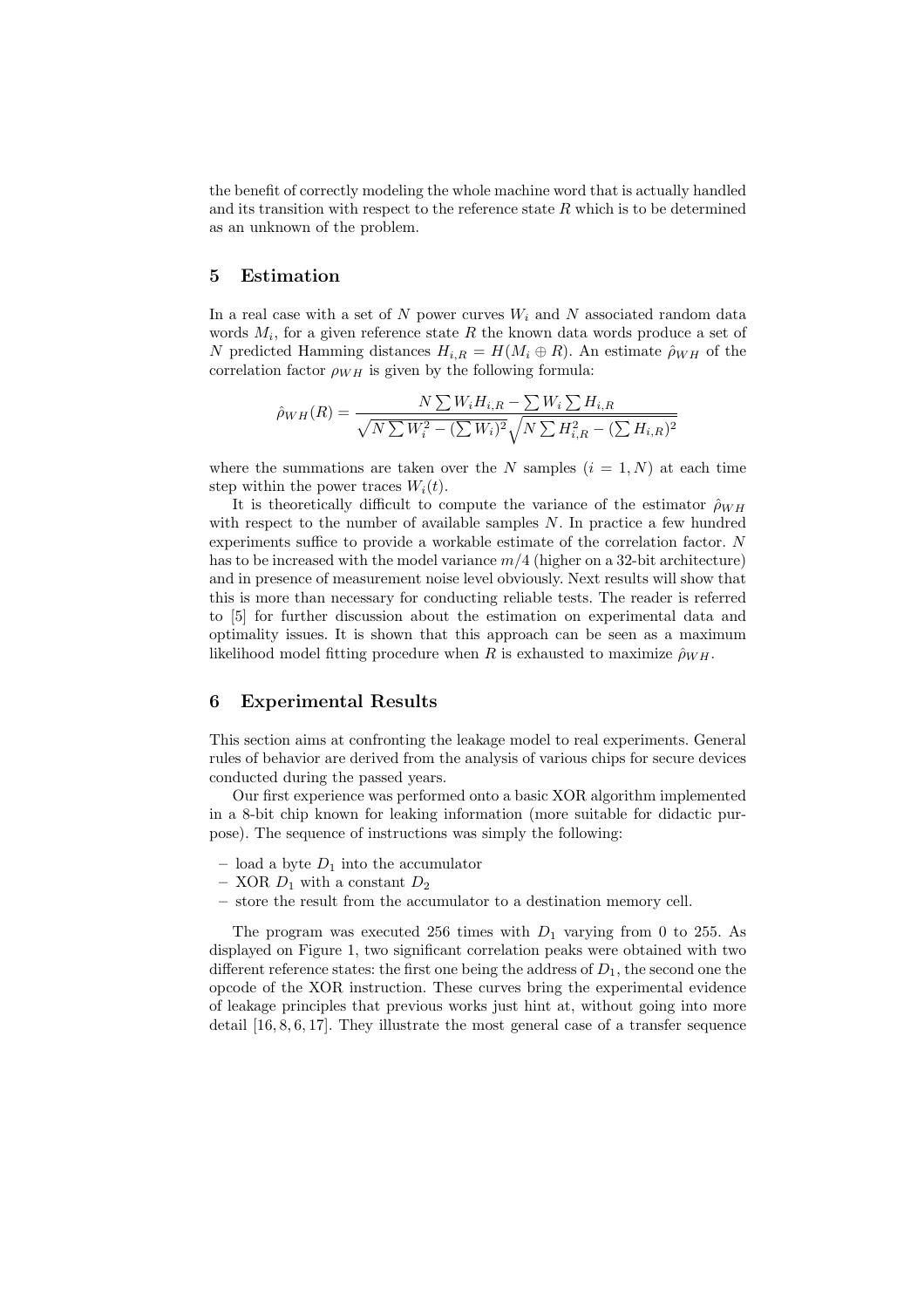

Fig. 1. Upper: consecutive correlation peaks for two different reference states. Lower: for varying data (0-255), model array and measurement array taken at the time of the second correlation peak.

on a common bus. The address of a data word is transmitted just before its value that is in turn immediately followed by the opcode of the next instruction which is fetched. Such a behavior can be observed on a wide variety of chips even those implementing 16 or 32-bit architectures. Correlation rates ranging from 60% to more than 90% can often be obtained. Figure 2 shows an example of partial correlation on a 32-bit architecture: when only 4 bits are predicted among 32, the correlation loss is in about the ratio  $\sqrt{8}$  which is consistent with the displayed correlations.

This sort of results can be observed on various technologies and implementations. Nevertheless the following restrictions have to be mentioned:

– Sometimes the reference state is systematically 0. This can be assigned to the so-called pre-charged logic where the bus is cleared between each transferred value. Another possible reason is that complex architectures implement separated busses for data and addresses, that may prohibit certain transitions. In all those cases the Hamming weight model is recovered as a particular case of the more general Hamming distance model.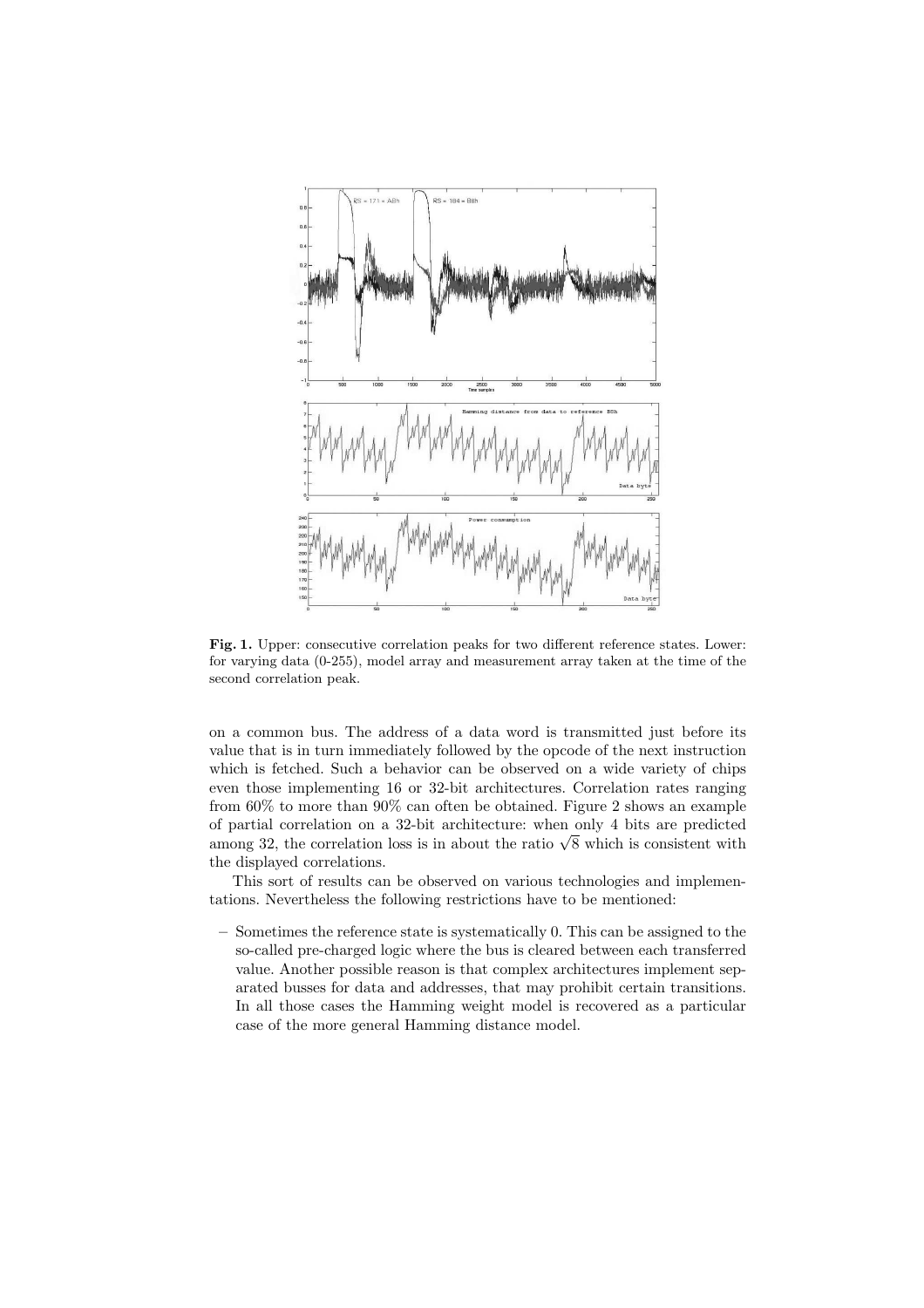

Fig. 2. Two correlation peaks for full word (32 bits) and partial (4 bits) predictions. According to theory the 20% peak should rather be around 26%.

- The sequence of correlation peaks may sometimes be blurred or spread over the time in presence of a pipe line.
- Some recent technologies implement hardware security features designed to impede statistical power analysis. These countermeasures offer various levels of efficiencies going from the most naive and easy to bypass, to the most effective which merely cancel any data dependency.

There are different kinds of countermeasures which are completely similar to those designed against DPA.

- Some of them consist in introducing desynchronization in the execution of the process so that the curves are not aligned anymore within a same acquisition set. For that purpose there exist various techniques such as fake cycles insertion, unstable clocking or random delays [6, 18]. In certain cases their effect can be corrected by applying appropriate signal processing.
- Other countermeasures consist in blurring the power traces with additional noise or filtering circuitry [19]. Sometimes they can be bypassed by curves selection and/or averaging or by using another side channel such as electromagnetic radiation [9, 1].
- The data can also be ciphered dynamically during a process by hardware (such as bus encryption) or software means (data masking with a random [11, 7, 20, 10]), so that the handled variables become unpredictable: then no correlation can be expected anymore. In theory sophisticated attacks such as higher order analysis [15] can overcome the data masking method; but they are easy to thwart in practice by using desynchronization for instance.

Indeed, if implemented alone, none of these countermeasures can be considered as absolutely secure against statistical analyses. They just increase the amount of effort and level of expertise required to achieve an attack. However combined defenses, implementing at least two of these countermeasures, prove to be very efficient and practically dissuasive. The state of the art of countermeasures in the design of tamper resistant devices has made big advances in the recent years.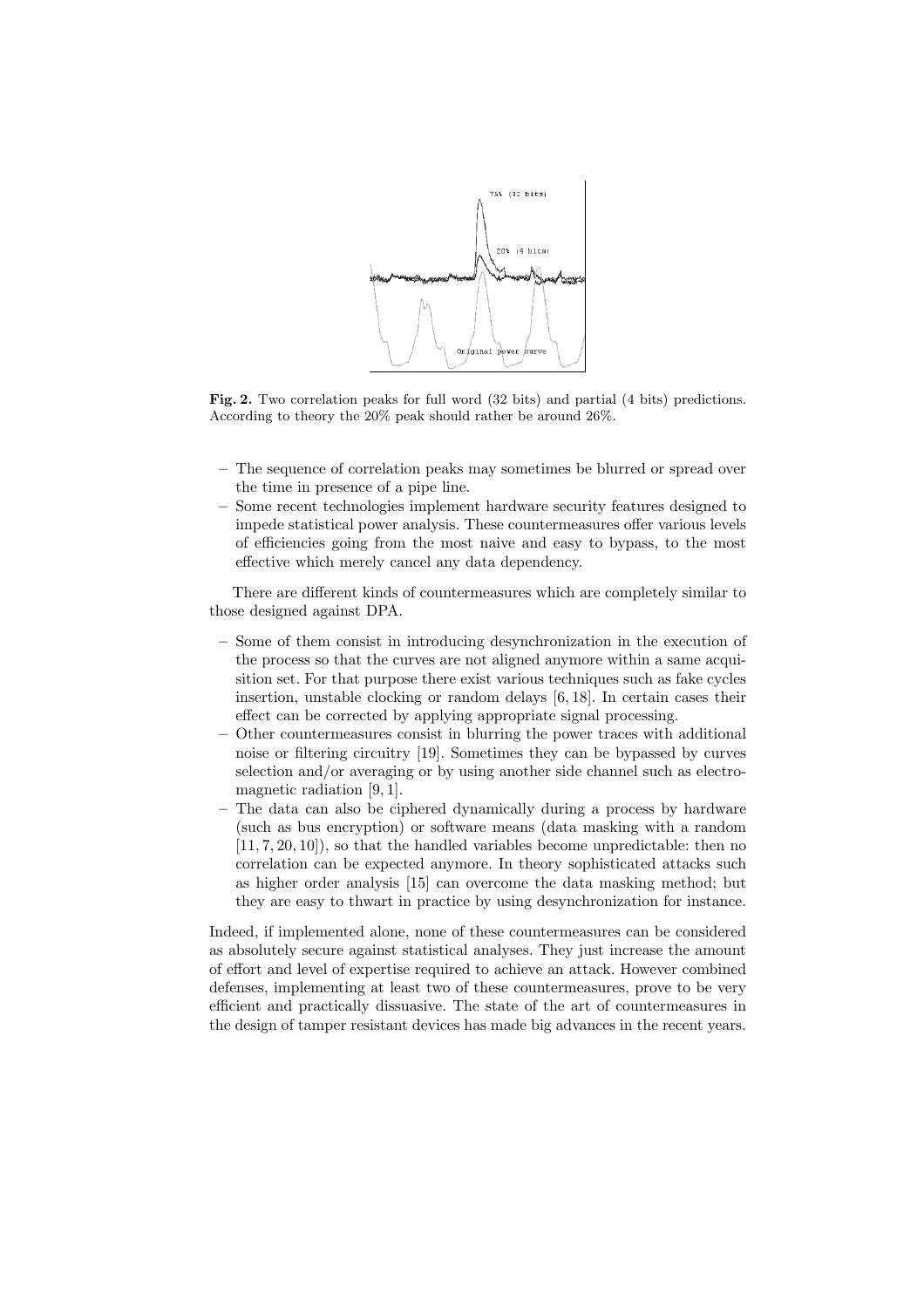It is now admitted that security requirements include sound implementations as much as robust cryptographic schemes.

# 7 Comparison with DPA

This section addresses the comparison of the proposed CPA method with Differential Power Analysis (DPA). It refers to the former works done by Messerges et al. [16, 17] who formalized the ideas previously suggested by Kocher [12, 13]. A critical study is proposed in [5].

# 7.1 Practical problems with DPA: the "ghost peaks"

We just consider hereafter the practical implementation of DPA against the DES substitutions (1st round). In fact this well-known attack works quite well only if the following assumptions are fulfilled:

- 1. Word space assumption: within the word hosting the predicted bit, the contribution of the non-targeted bits is independent of the targeted bit value. Their average influence in the curves pack of 0 is the same as that in the curves pack of 1. So the attacker does not need to care about these bits.
- 2. Guess space assumption: the predicted value of the targeted bit for any wrong sub-key guess does not depend on the value associated to the correct guess.
- 3. Time space assumption: the power consumption  $W$  does not depend on the value of the targeted bit except when it is explicitly handled.

But when confronted to the experience, the attack comes up against the following facts.

- $-$  Fact A. For the correct guess, DPA peaks appear also when the targeted bit is not explicitly handled. This is worth being noticed albeit not really embarrassing. However this contradicts the third assumption.
- Fact B. Some DPA peaks also appear for wrong guesses: they are called "ghost peaks". This fact is more problematic for making a sound decision and comes in contradiction with the second assumption.
- $-$  Fact C. The true DPA peak given by the right guess may be smaller than some ghost peaks, and even null or negative! This seems somewhat amazing and quite confusing for an attacker. The reasons must be searched for inside the crudeness of the optimistic first assumption.

#### 7.2 The "ghost peaks" explanation

With the help of a thorough analysis of substitution boxes and the Hamming distance model it is now possible to explain the observed facts and show how wrong the basic assumptions of DPA can be.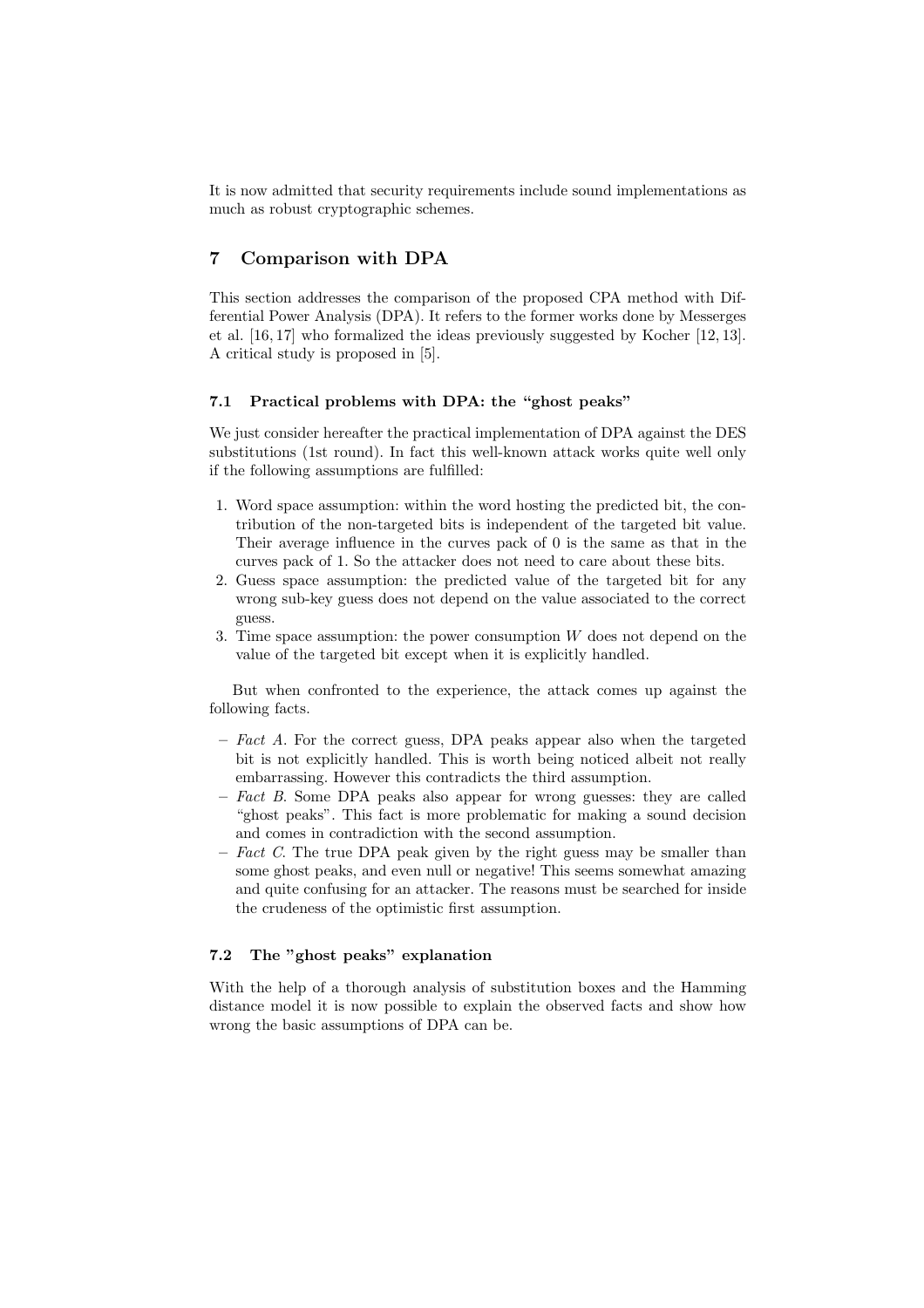Fact A. As a matter of fact some data handled along the algorithm may be partially correlated with the targeted bit. This is not that surprising when looking at the structure of the DES. A bit taken from the output nibble of a SBox has a lifetime lasting at least until the end of the round (and beyond if the left part of the IP output does not vary too much). A DPA peak rises each time this bit and its 3 peer bits undergo the following P permutation since they all belong to the same machine word.

Fact B. The reason why wrong guesses may generate DPA peaks is that the distributions of an SBox output bit for two different guesses are deterministic and so possibly partially correlated. The following example is very convincing about that point. Let's consider the leftmost bit of the fifth SBox of the DES when the input data  $D$  varies from 0 to 63 and combined with two different sub-keys :  $MSB(SBox_5(D \oplus 0x00))$  and  $MSB(SBox_5(D \oplus 0x36))$ . Both series of bits are respectively listed hereafter, with their bitwise XOR on the third line:

# 1101101010010110001001011001001110101001011011010101001000101101 1001101011010110001001011101001010101101011010010101001000111001 0100000001000000000000000100000100000100000001000000000000010100

The third line contains 8 set bits, revealing only eight errors of prediction among 64. This example shows that a wrong guess, say 0, can provide a good prediction at a rate of  $56/64$ , that is not that far from the correct one  $0x36$ . The result would be equivalent for any other pair of sub-keys K and  $K \oplus 0x36$ . Consequently a substantial concurrent DPA peak will appear at the same location than the right one. The weakness of the contrast will disturb the guesses ranking especially in presence of high SNR.

Fact C. DPA implicitly considers the word bits carried along with the targeted bit as uniformly distributed and independent from the targeted one. This is erroneous because implementation introduces a deterministic link between their values. Their asymmetric contribution may affect the height and sign of a DPA peak. This may influence the analysis on the one hand by shrinking relevant peaks, on the other hand by enhancing meaningless ones. There exists a well known trick to bypass this difficulty as mentioned in [4]. It consists in shifting the DPA attacks a little bit further in the processing and perform the prediction just after the end of the first round when the right part of the data (32 bits) is XORed with the left part of the IP output. As the message is chosen freely, this represents an opportunity to re-balance the loss of randomness by bringing new refreshed random data. But this does not fix Fact B in a general case .

To get rid of these ambiguities the model based approach aims at taking the whole information into account. This requires to introduce the notion of algorithmic implementation that DPA assumptions completely occult.

When considering the substitution boxes of the DES, it cannot be avoided to remind that the output values are 4-bit values. Although these 4 bits are in principle equivalent as DPA selection bits, they live together with 4 other bits in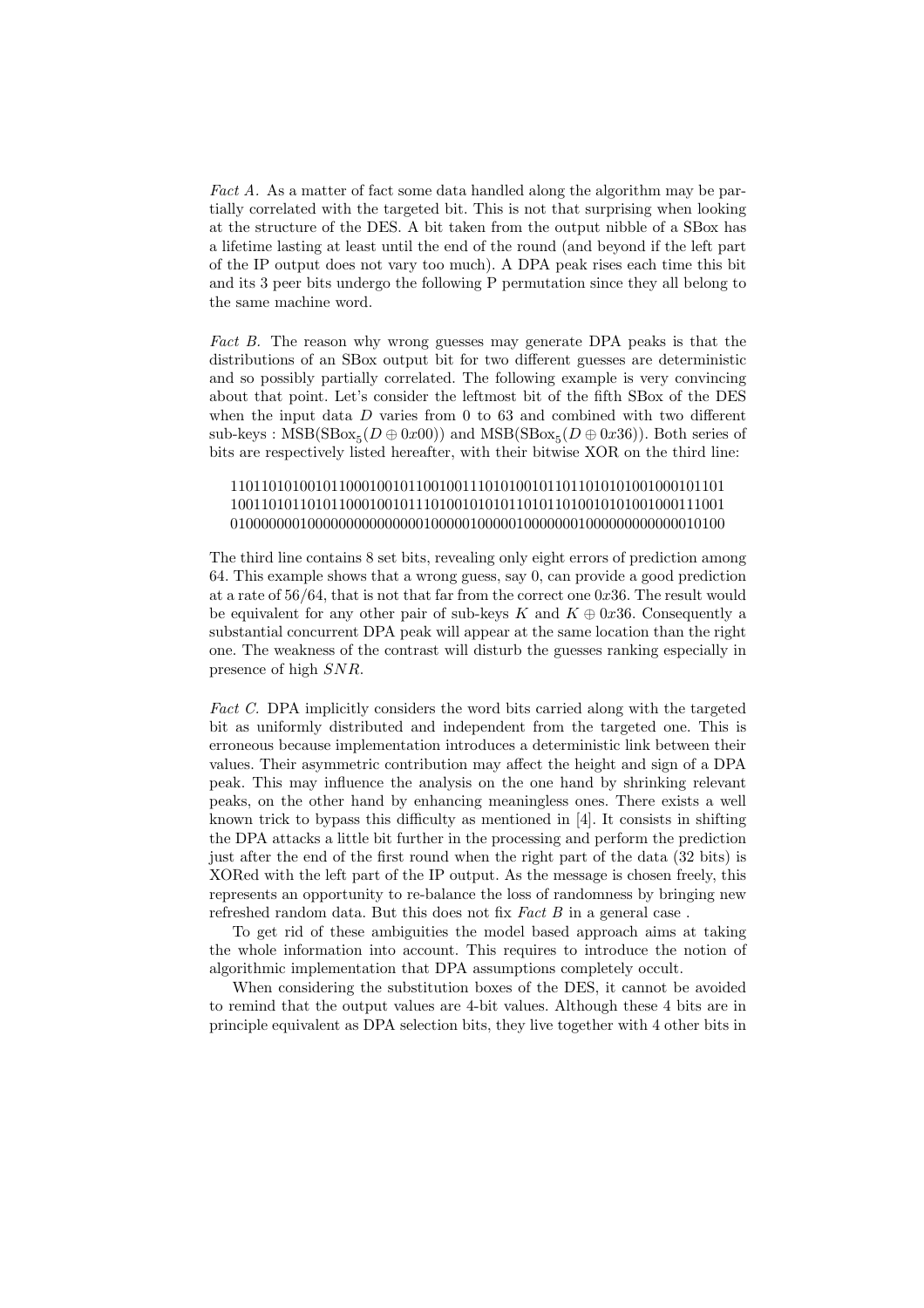the context of an 8-bit microprocessor. Efficient implementations use to exploit those 4 bits to save some storage space in constrained environments like smart card chips. A trick referred to as "SBox compression" consists in storing 2 SBox values within a same byte. Thus the required space is halved. There are different ways to implement this. Let's consider for instance the 2 first boxes: instead of allocating 2 different arrays, it is more efficient to build up the following lookup table:  $LUT_{12}(k) = SBox_1(k)$  SBox<sub>2</sub>(k). For a given input index k, the array byte contains the values of two neighboring boxes. Then according to the Hamming distance consumption model, the power trace should vary like:

- H(LUT<sub>12</sub>( $D_1 \oplus K_1$ ) when computing SBox<sub>1</sub>.
- H(LUT<sub>12</sub>( $D_2 \oplus K_2$ ) when computing SBox<sub>2</sub>.

If the values are bind like this, their respective bits cannot be considered as independent anymore. To prove this assertion we have conducted an experiment on a real 8-bit implementation that was not protected by any DPA countermeasures. Working in a "white box" mode, the model parameters had been previously calibrated with respect to the measured consumption traces. The reference state  $R = 0xB7$  had been identified as the Opcode of an instruction transferring the content of the accumulator to RAM using direct addressing. The model fitted the experimental data samples quite well; their correlation factor even reached 97%. So we were able to simulate the real consumption of the Sbox output with a high accuracy. Then the study consisted in applying a classical single bit DPA to the output of  $SBox<sub>1</sub>$  in parallel on both sets of 200 data samples: the measured and the simulated power consumptions.

As figure 3 shows, the simulated and experimental DPA biases match particularly well. One can notice the following points:

- The 4 output bits are far from being equivalent.
- The polarity of the peak associated to the correct guess 24 depends on the polarity of the reference state. As  $R = 0xB7$  its leftmost nibble aligned with  $SBox<sub>1</sub>$  is  $0xB = '1011'$  and only the selection bit 2 (counted from the left) results in a positive peak whereas the 3 others undergo a transition from 1 to 0, leading to a negative peak.
- In addition this bit is a somewhat lucky bit because when it is used as selection bit only guess 50 competes with the right sub-key. This is a particular favorable case occurring here on  $SBox<sub>1</sub>$ , partly due to the set of 200 used messages. It cannot be extrapolated to other boxes.
- The dispersion of the DPA bias over the guesses is quite confuse (see bit 4).

The quality of the modeling proves that those facts cannot be incriminated to the number of acquisitions. Increasing it much higher than 200 does not help: the level of the peaks with respect to the guesses does not evolve and converges to the same ranking. This particular counter-example proves that the ambiguity of DPA does not lie in imperfect estimation but in wrong basic hypotheses.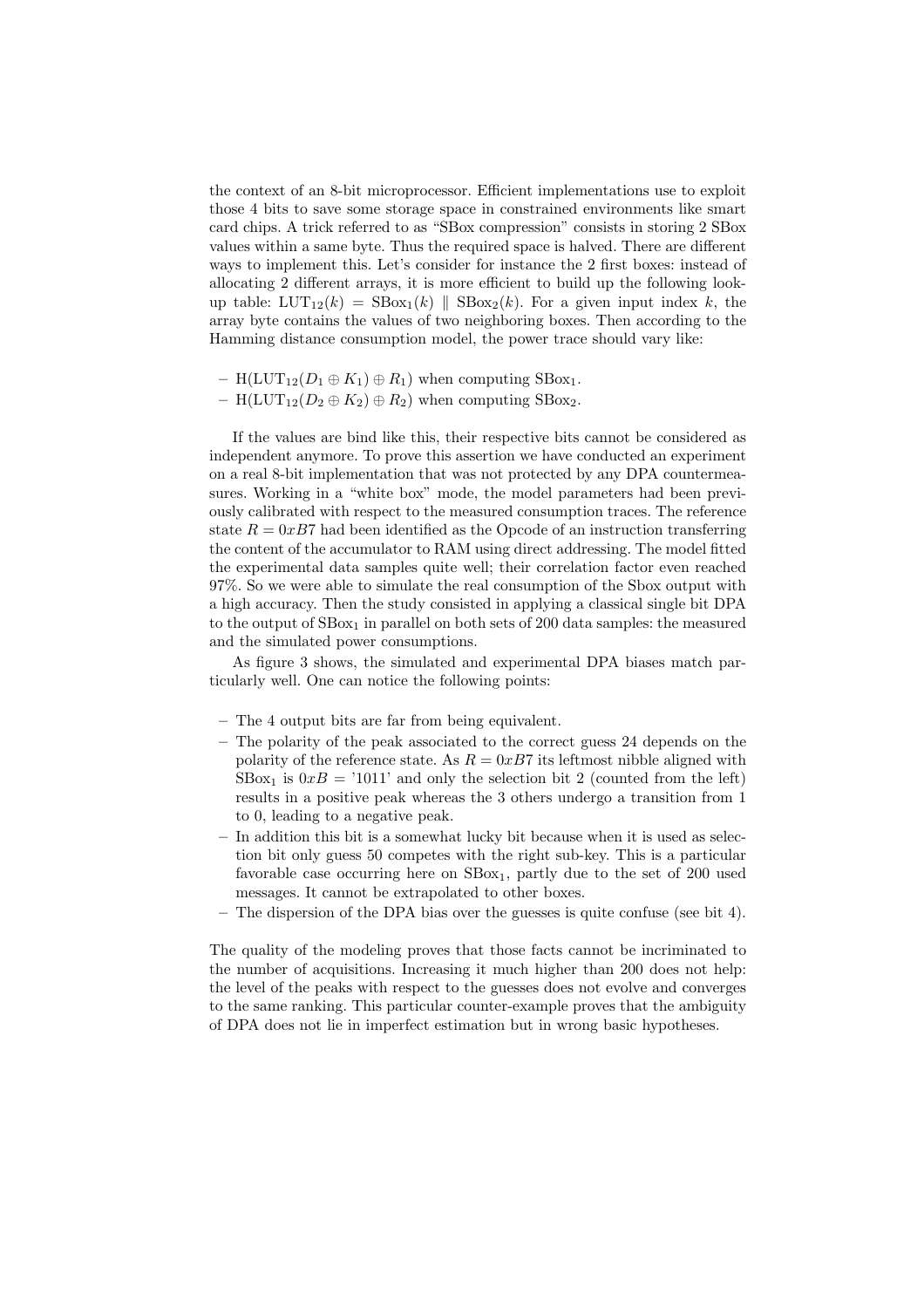

Fig. 3. DPA biases on  $SBox<sub>1</sub>$  versus guesses for selection bits 1, 2, 3 and 4, on modeled and experimental data; the correct guess is 24.

# 7.3 Results of Model Based CPA

For comparison the table hereafter provides the ranking of the 6 first guesses sorted by decreasing correlation rates. This result is obtained with as few as only 40 curves! The full key is 11 22 33 44 55 66 77 88 in hexadecimal format and the corresponding sub-keys at the first round are 24, 19, 8, 8, 5, 50, 43, 2 in decimal representation.

|  |  |  |  |  |  |  |                                                                                                                                                                                                                                                                                                                                                                                                                                               |  |  |  |  | $SBox_1$ $SBox_2$ $SBox_3$ $SBox_4$ $SBox_5$ $SBox_6$ $SBox_7$ $SBox_8$ |  |  |  |
|--|--|--|--|--|--|--|-----------------------------------------------------------------------------------------------------------------------------------------------------------------------------------------------------------------------------------------------------------------------------------------------------------------------------------------------------------------------------------------------------------------------------------------------|--|--|--|--|-------------------------------------------------------------------------|--|--|--|
|  |  |  |  |  |  |  | $ K\rho_{max} K\rho_{max} K\rho_{max} K\rho_{max} K\rho_{max} K\rho_{max} K\rho_{max} K\rho_{max} $                                                                                                                                                                                                                                                                                                                                           |  |  |  |  |                                                                         |  |  |  |
|  |  |  |  |  |  |  | $\left[24\right.92\%$ $\left 19\right.90\%$ $\left 8\right.87\%$ $\left 8\right.88\%$ $\left 5\right.91\%$ $\left 50\right.92\%$ $\left 43\right.89\%$ $\left 2\right.89\%$                                                                                                                                                                                                                                                                   |  |  |  |  |                                                                         |  |  |  |
|  |  |  |  |  |  |  | 48 74% 18 77% 18 69% 44 67% 32 71% 25 71% 42 76% 28 77%                                                                                                                                                                                                                                                                                                                                                                                       |  |  |  |  |                                                                         |  |  |  |
|  |  |  |  |  |  |  | $\frac{1}{101}$ 74% 57 70% 05 68% 49 67% 25 70% 05 70% 52 70% 61 76%                                                                                                                                                                                                                                                                                                                                                                          |  |  |  |  |                                                                         |  |  |  |
|  |  |  |  |  |  |  | $\left 33\right\rangle 74\% \left 02\right\rangle 70\% \left 22\right\rangle 66\% \left 02\right\rangle 66\% \left 34\right\rangle 69\% \left 54\right\rangle 70\% \left 38\right\rangle 69\% \left 41\right\rangle 72\% \left 02\right\rangle 66\% \left 02\right\rangle 66\% \left 02\right\rangle 66\% \left 34\right\rangle 69\% \left 54\right\rangle 70\% \left 38\right\rangle 69\% \left 41\right\rangle 72\% \left 02\right\rangle $ |  |  |  |  |                                                                         |  |  |  |
|  |  |  |  |  |  |  | $\left 15\right\rangle 74\% \left 12\right\rangle 68\% \left 58\right\rangle 66\% \left 29\right\rangle 66\% \left 61\right\rangle 67\% \left 29\right\rangle 69\% \left 0\right\rangle 69\% \left 37\right\rangle 70\% \left 0\right\rangle$                                                                                                                                                                                                 |  |  |  |  |                                                                         |  |  |  |
|  |  |  |  |  |  |  | $\boxed{06\ 74\% \boxed{13\ 67\% \boxed{43\ 65\% \boxed{37\ 65\% \boxed{37\ 67\% \boxed{53\ 67\% \boxed{30\ 68\% \boxed{15\ 69\%}}}}}$                                                                                                                                                                                                                                                                                                        |  |  |  |  |                                                                         |  |  |  |

This table shows that the correct guess always stands out with a good contrast. Therefore a sound decision can be made without any ambiguity despite a rough estimation of  $\rho_{max}$ .

A similar attack has also been conducted on a 32-bit implementation, in a white box mode with a perfect knowledge of the implemented substitution tables and the reference state which was 0. The key was 7C A1 10 45 4A 1A 6E 57 in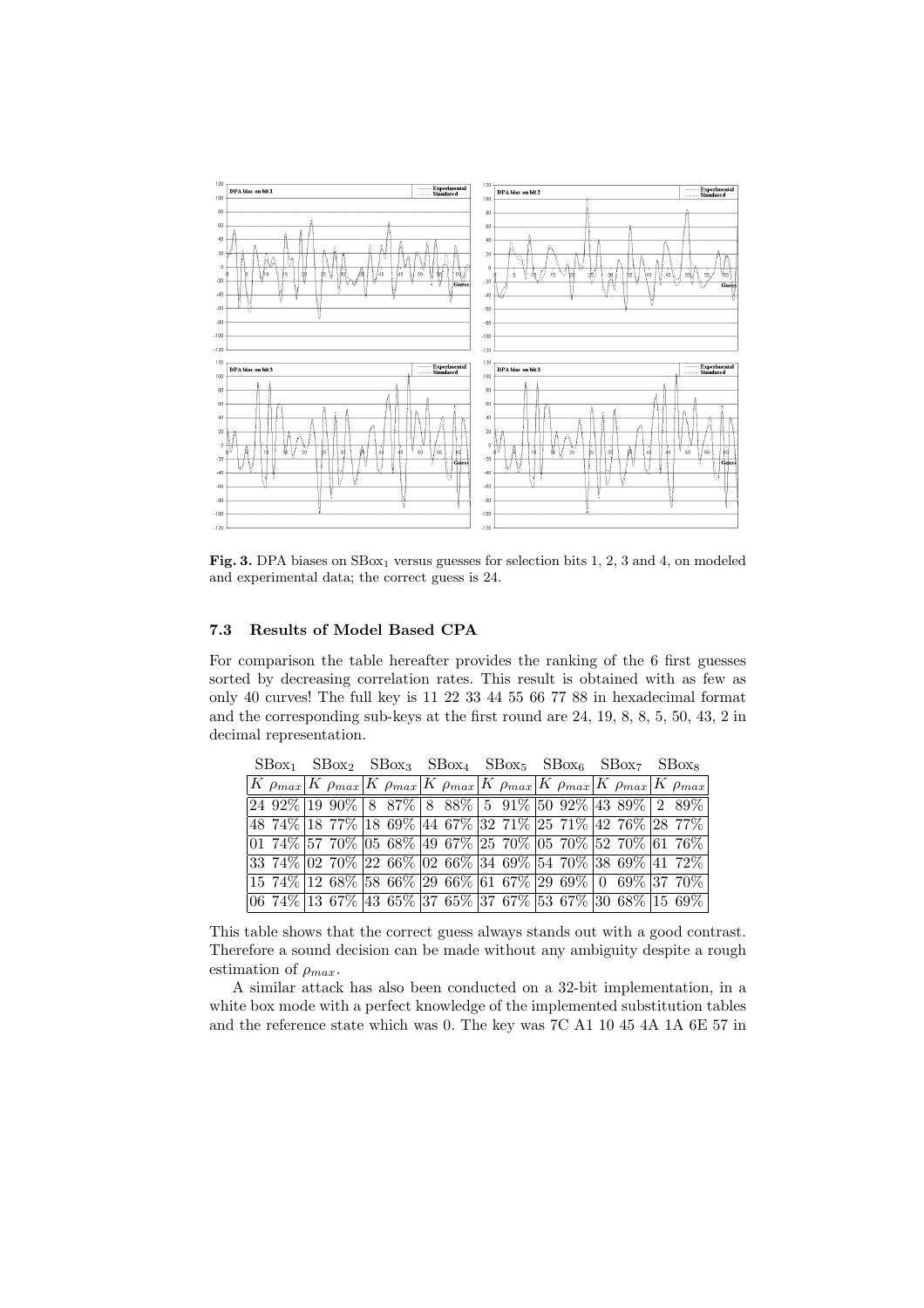hexadecimal format and the related sub-keys at the 1st round were 28, 12, 43, 0, 15, 60, 5, 38 in decimal representation. The number of curves is 100. As next table shows, the contrast is good between the correct and the most competing wrong guess (around 40% on boxes 1 to 4). The correlation rate is not that high on boxes 5 to 8, definitely because of partial and imperfect modeling, but it proves to remain exploitable and thus a robust indicator. When the number of bits per machine word is greater, the contrast between the guesses is relatively enhanced, but finding the right model could be more difficult in a black box mode.

|  |  | $SBox_1$ $SBox_2$ $SBox_3$ $SBox_4$ $SBox_5$ $SBox_6$ $SBox_7$ $SBox_8$ |  |  |                                                                                                                                                    |  |  |  |  |  |  |  |  |  |  |
|--|--|-------------------------------------------------------------------------|--|--|----------------------------------------------------------------------------------------------------------------------------------------------------|--|--|--|--|--|--|--|--|--|--|
|  |  |                                                                         |  |  | $ K\rho_{max} K\rho_{max} K\rho_{max} K\rho_{max} K\rho_{max} K\rho_{max} K\rho_{max} K\rho_{max} $                                                |  |  |  |  |  |  |  |  |  |  |
|  |  |                                                                         |  |  | $\left  28\;77\% \left  12\;69\% \left  43\;73\% \right  0\;82\% \left  15\;52\% \right  60\;51\% \left  5\;51\% \right  38\;47\% \right  \right $ |  |  |  |  |  |  |  |  |  |  |
|  |  |                                                                         |  |  | $\frac{1936\%}{2729\%}\$ 40 43\% $\frac{2943\%}{2933\%}\$ 03 33\% $\frac{1034\%}{1540\%}\$ 15 40\% $\frac{10529\%}{29\%}\$                         |  |  |  |  |  |  |  |  |  |  |
|  |  |                                                                         |  |  | $\frac{1}{2}$ 35% 24 27% 36 35% 20 35% 58 30% 58 33% 6 29% 55 26%                                                                                  |  |  |  |  |  |  |  |  |  |  |
|  |  |                                                                         |  |  | $\boxed{61\ 31\%}\ 58\ 27\%}\ 06\ 33\%}\ 60\ 32\%}\ 10\ 30\%}\ 18\ 31\%}\ 12\ 29\%}\ 39\ 25\%$                                                     |  |  |  |  |  |  |  |  |  |  |

# 8 Conclusion

Our experience on a large set of smart card chips over the last years has convinced us on the validity of the Hamming distance model and the advantages of the CPA method against DPA, in terms of efficiency, robustness and number of experiments. An important and reassuring conclusion is that all the countermeasures designed against DPA offer the same defensive efficiency against the model based CPA attack. This is not that surprising since those countermeasures aim at undermining the common prerequisites that both approaches are based on: side-channel observability and intermediate variable predictability.

The main drawback of CPA regards the characterization of the leakage model parameters. As it is more demanding than DPA, the method may seem more difficult to implement. However it may be objected that:

- A statistical power analysis of any kind is never conducted blindly without any preliminary reverse engineering (process identification, bit tracing): this is the opportunity to quantify the leakage rate by CPA on known data.
- DPA requires more sample curves anyway since all the unpredicted data bits penalize the signal to noise ratio (see [5]).
- If DPA fails by lack of implementation knowledge (increasing the number of curves does not necessarily help), we have shown how to infer a part of this information without excessive efforts: for instance the reference state is to be found by exhaustive search only once in general.
- There exists many situations where the implementation variants (like SBox implementation in DES) are not so numerous because of operational constraints.
- If part of the model cannot be inferred (SBox implementation in DES, hardware co-processor), partial correlation with the remainder may still provide exploitable indications.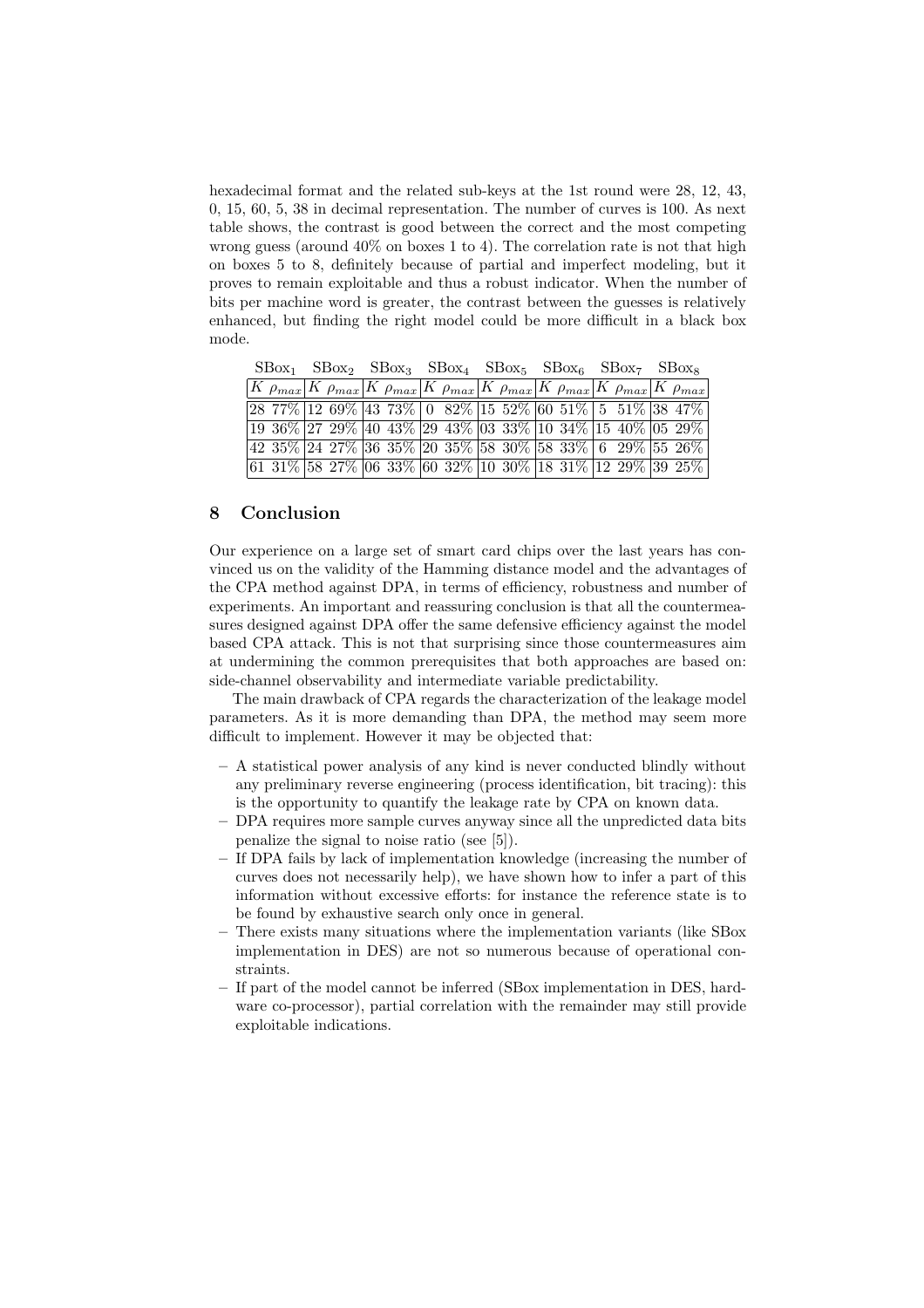Eventually DPA remains relevant in case of very special architectures for which the model may be completely out of reach, like in certain hard wired co-processors.

### References

- 1. D. Agrawal, B. Archambeault, J.R. Rao, and P. Rohatgi. The EM side channel(s): Attacks and assessment methodologies. In Cryptographic Hardware and Embedded  $Systems - CHES 2002$ , LNCS 2523, pp. 29–45, Springer-Verlag, 2002. See also http://www.research.ibm.com.intsec/emf-paper.ps.
- 2. M.L. Akkar, R. Bévan, P. Dischamp, and D. Moyart. Power analysis, what is now possible... In Advances in Cryptology — ASIACRYPT 2000, LNCS 1976, pp. 489–502, Springer-Verlag, 2000.
- 3. M.L. Akkar and C. Giraud. An Implementation of DES and AES secure against some attacks. In Cryptographic Hardware and Embedded Systems — CHES 2001, LNCS 2162 pp. 309–318, Springer-Verlag, 2001.
- 4. R. Bévan and R. Knudsen. Ways to enhance differential power analysis. In  $In$ formation Security and Cryptology  $-$  ICISC 2002, LNCS 2587, pp. 327-342, Springer-Verlag, 2002.
- 5. E. Brier, C. Clavier, and F. Olivier. Optimal statistical power analysis. http://eprint.iacr.org/2003/152/.
- 6. C. Clavier, J.-S. Coron, and N. Dabbous. Differential power analysis in the presence of hardware countermeasures. In Cryptographic Hardware and Embedded Systems — CHES 2000, LNCS 1965, pp. 252–263, Springer-Verlag, 2000.
- 7. J.-S. Coron and L. Goubin. On Boolean and arithmetic masking against differential power analysis. In Cryptographic Hardware and Embedded Systems  $-$  CHES 2000, LNCS 1965, pp. 231–237, Springer-Verlag, 2000.
- 8. J.-S. Coron, P. Kocher, and D. Naccache. Statistics and secret leakage. In Financial Cryptography (FC 2000), LNCS 1972, pp. 157–173, Springer-Verlag, 2001.
- 9. K. Gandolfi, C. Mourtel, and F. Olivier. Electromagnetic attacks: Concrete results. In Cryptographic Hardware and Embedded Systems - CHES 2001, LNCS 2162, pp. 252–261, Springer-Verlag, 2001.
- 10. J. Goliç and C. Tymen. Multiplicative masking and power analysis of AES. In  $Crypto graphic Hadware and Embedded Systems - CHES 2002$ , LNCS 2523, pp. 198–212, Springer-Verlag, 2002.
- 11. L. Goubin and J. Patarin. DES and differential power analysis. In Cryptographic Hardware and Embedded Systems (CHES '99), LNCS 1717, pp. 158–172, Springer-Verlag, 1999.
- 12. P. Kocher, J. Jaffe, and B. Jun. Introduction to differential power analysis and related attacks. http://www.cryptography.com.
- 13. P. Kocher, J. Jaffe, and B. Jun. Differential power analysis. In Advances in Cryptology — CRYPTO '99, LNCS 1666, pp. 388–397, Springer-Verlag, 1999.
- 14. R. Mayer-Sommer. Smartly analysing the simplicity and the power of simple power analysis on smartcards. In Cryptographic Hardware and Embedded Systems — CHES 2000. LNCS 1965, pp. 78–92, Springer-Verlag, 2000.
- 15. T.S. Messerges. Using second-order power analysis to attack DPA resistant software. In Cryptographic Hardware and Embedded Systems — CHES 2000. LNCS 1965, pp. 238–252, Springer-Verlag, 2000.
- 16. T. Messerges, E. Dabbish, and R. Sloan. Investigation of power analysis attacks on smartcards. In Usenix Workshop on Smartcard Technology 1999. http://www.usenix.org.